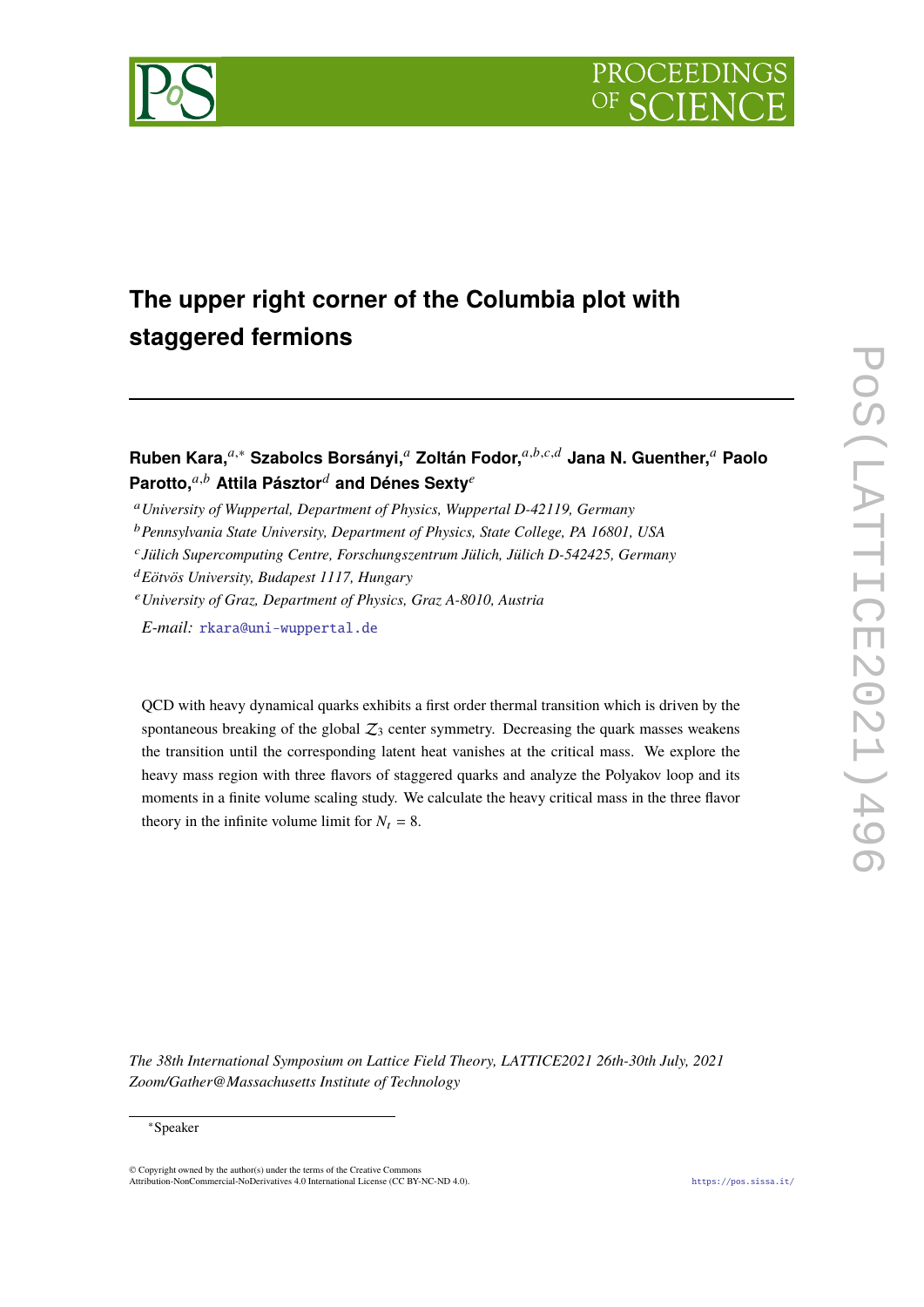# **1. Introduction**

It is well known that for physical quark masses and vanishing chemical potential  $\mu = 0$  the QCD transition is an analytic crossover [\[1\]](#page-6-0). In contrast to that, for infinite heavy quark masses, QCD exhibits a first order thermal transition due to the spontaneous breaking of the global  $Z_3$  center symmetry. The corresponding latent heat was calculated recently in the continuum limit [\[2,](#page-6-1) [3\]](#page-6-2). Several approaches to study criticality in QCD in the heavy mass region, such as the derivative method, flow time expansion, reweighting from quenched QCD, the hopping parameter expansion or effective actions including the Polyakov loop term have been used and combined [\[2–](#page-6-1)[6\]](#page-6-3). Important results are the critical hopping parameter  $\lambda_c$  and the latent heat or the energy gap (quenched QCD), clearly indicating a first order phase transition.

For vanishing quark masses, the so-called chiral limit, OCD possesses the global  $SU(3)$ -chiral symmetry. This symmetry is spontaneously broken at low temperatures and restored at higher temperatures, thus it shows the opposite behavior compared to the center symmetry. The order of the transition cannot be determined via direct simulations in the chiral limit, but the  $\epsilon$ −expansion in the linear sigma model indicates a first order phase transition in three dimensions for  $N_f \geq 3$  [\[7\]](#page-6-4). On the other hand, the latest simulations at finite lattice spacings are compatible with the scenario without a first order corner in the chiral region [\[8,](#page-6-5) [9\]](#page-6-6).



<span id="page-1-0"></span>**Figure 1:** Columbia plot for the  $N_f = 2 + 1$  flavor theroy. We focus on the search of the critical endpoint in the heavy mass region on the diagonal. Figure from [\[10\]](#page-6-7).

For finite quark masses, both center and chiral symmetry are explicitly broken and Monte Carlo simulations show that for intermediate masses the transition is analytic. The two first order regions must be separated from the crossover region by second order lines. The universality class of these critical endpoints is that of the 3d Ising model. For vanishing chemical potential the phase diagram is summarized in the so-called Columbia plot, shown in fig. [1,](#page-1-0) where the quark masses play the role of the external parameters.

In this proceedings we focus on the determination of the critical endpoint in form of a critical mass  $m_c$  in the upper-right corner of the Columbia plot for  $N_f = 3$ , i.e. along the diagonal. For this purpose we perform simulations in the three flavor theory for a large set of masses and couplings.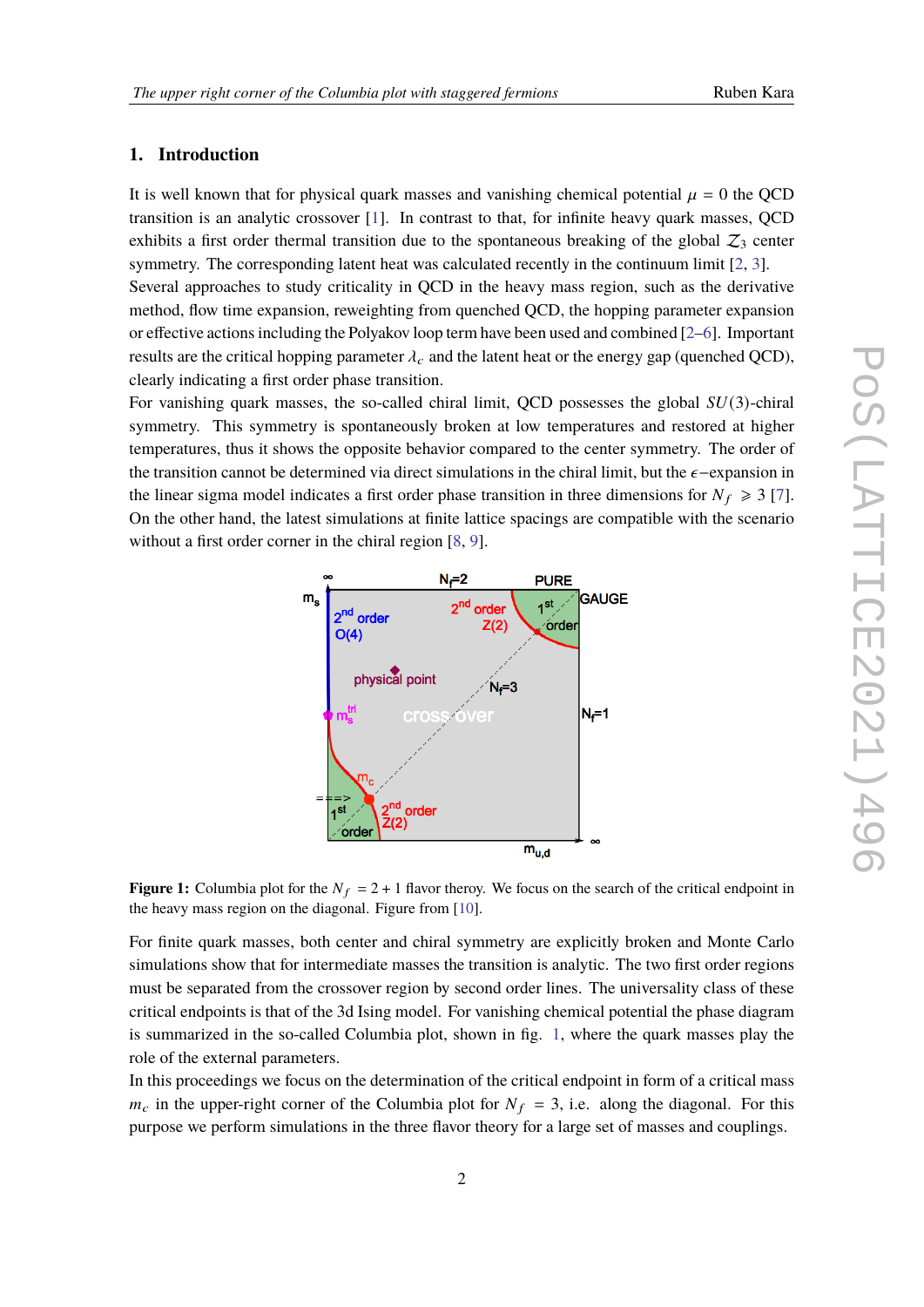### **2. Analysis**

A natural choice for the observables to probe the center symmetry breaking are the Polyakov loop P and its susceptibility  $\chi$ . P transforms non-trivially under  $Z_3$  and both quantities are defined as

$$
P = \frac{1}{N_s^3} \sum_{\vec{x}} P_{\vec{x}} = \frac{1}{N_s^3} \sum_{\vec{x}} \text{tr} \left[ \prod_{\tau} U_4(\vec{x}, \tau) \right] \qquad \chi = N_s^3 \left( \langle |P|^2 \rangle - \langle |P| \rangle^2 \right), \tag{1}
$$

where  $N_s$  stands for the spatial extension of the lattice, while  $\vec{x}$  and  $\tau$  indicate the spatial and the temporal position respectively.

Since we simulate systems near a critical endpoint, we have to deal with critical slowing down and a diverging correlation length. In order to reduce the auto-correlation time, we employ parallel tempering in  $\beta$  [\[11\]](#page-6-8), thus performing multiple simulations at different couplings.



<span id="page-2-0"></span>**Figure 2:** Polyakov loop susceptibility  $(\chi/N_s^3)$  as a function of the coupling  $\beta$  in quenched QCD. The simulations were performed on a  $32<sup>3</sup> \times 8$  lattice. Each data set was simulated on 8 KNL cards for 24 hours. The black triangles are the results of brute-force overrelaxation/heatbath simulations. The green circles and the red squares are both results from the tempered simulations with two different spacings between the  $\beta$ values.

Parallel tempering takes advantage of the fact that these simulations are distinct Markov processes whose equilibrium distributions overlap. Swapping configurations between pairs of sub-ensembles according to a Metropolis accept/reject step allows us to reduce the auto-correlation time within this pair of simulations. The probability of these transitions strongly depends on the difference between the parameter set of the simulations, i.e. swapping configurations is more likely for neighboring  $\beta$ ensembles. The price to pay is a resulting correlation between the simulations. Further details can be found in [\[12\]](#page-6-9). In fig. [2](#page-2-0) the advantages of this method are clearly visible, since the errorbars are significantly smaller in the case of tempering compared to the standard algorithm.

The Polyakov loop serves as a true order parameter for the thermal center symmetry breaking in the case of quenched QCD. A vanishing value of  $\langle |P| \rangle$  in the infinite volume limit indicates confinement and  $\langle |P| \rangle \neq 0$  deconfinement at higher T, since it is linked to the static quark potential [\[13\]](#page-6-10). For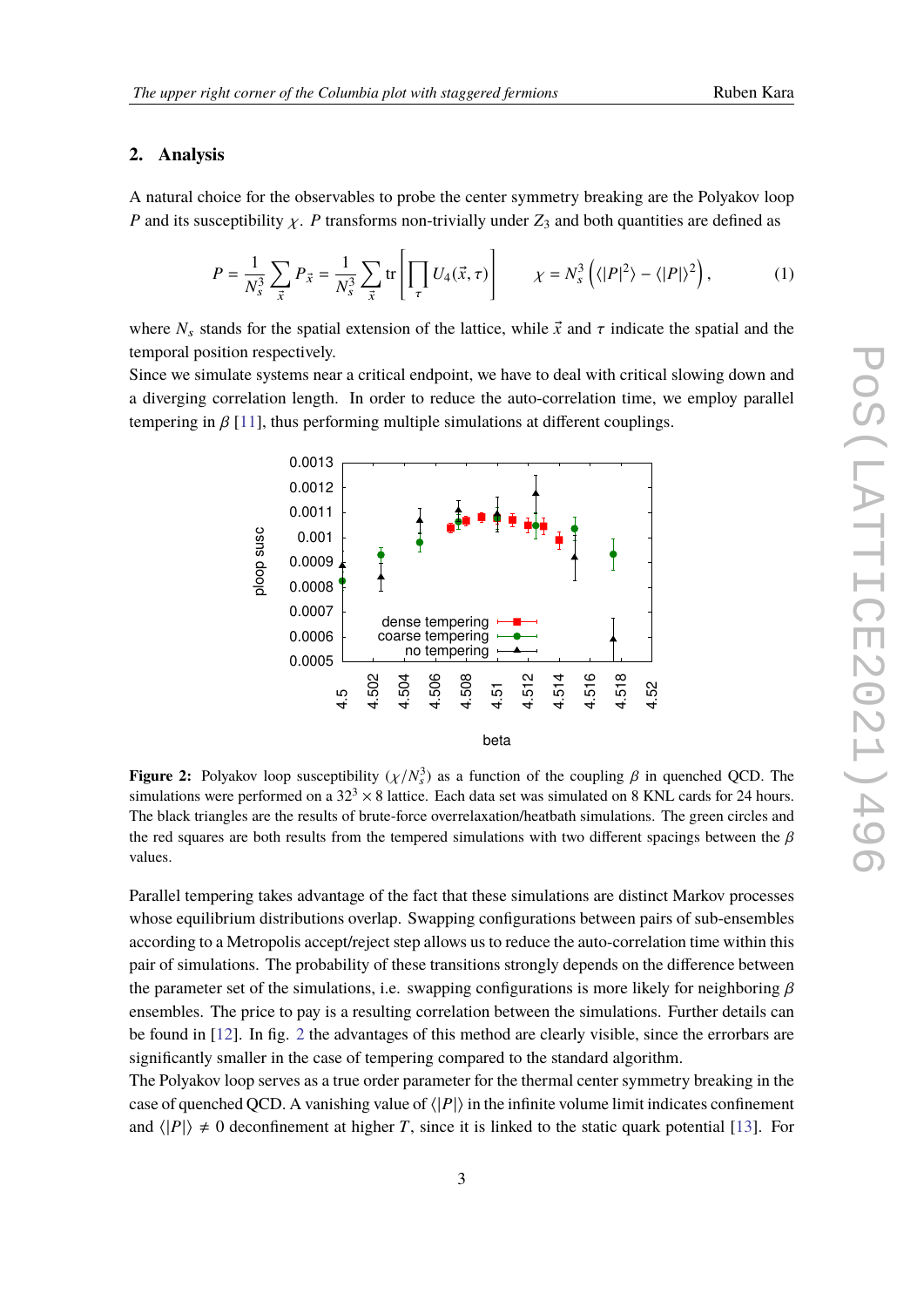dynamical simulations the explicit breaking of  $\mathcal{Z}_3$  always leads to a non-vanishing value of  $\langle |P| \rangle$ . Nevertheless, the Polyakov loop is still a steeply rising function in the transition region and its inflection point could be associated with the transition temperature. Instead, we focus on the peak of its susceptibility. In fig. [3](#page-3-0) both quantities are shown as functions of the coupling.



<span id="page-3-0"></span>**Figure 3:** Polyakov loop (left) and its susceptibility (right) as a function of the coupling  $\beta$  at several masses in the vicinity of the critical mass for a given volume.

Analyzing the peak of the susceptibility is a suitable method to determine the type of phase transition. A diverging peak in the infinite volume limit is a clear sign of a real transition. The main task is then how to determine the peak as precisely as possible. First we express the susceptibility as a function of the Polyakov loop, as shown in fig. [4.](#page-3-1) This has the advantage that the form of  $\chi(\langle |P| \rangle)$  is simpler compared to  $\chi(\beta)$  (see fig. [3\)](#page-3-0), whereby the latter is compatible with a larger set of possible fitting functions.



<span id="page-3-1"></span>**Figure 4:** Left: Susceptibilities as function of the Polyakov loop for sevaral masses on a  $40<sup>3</sup> \times 8$  lattice. Right: Illustration of the peak determination via a low order polynomial fit.

For this purpose  $\langle |P| \rangle (\beta)$  = const. is solved and  $\beta$  substituted into  $\chi(\beta)$ . The statistical error on  $\langle |P| \rangle$  is converted into an additional error on  $\chi$ . We used a similar strategy in [\[14\]](#page-6-11) in which we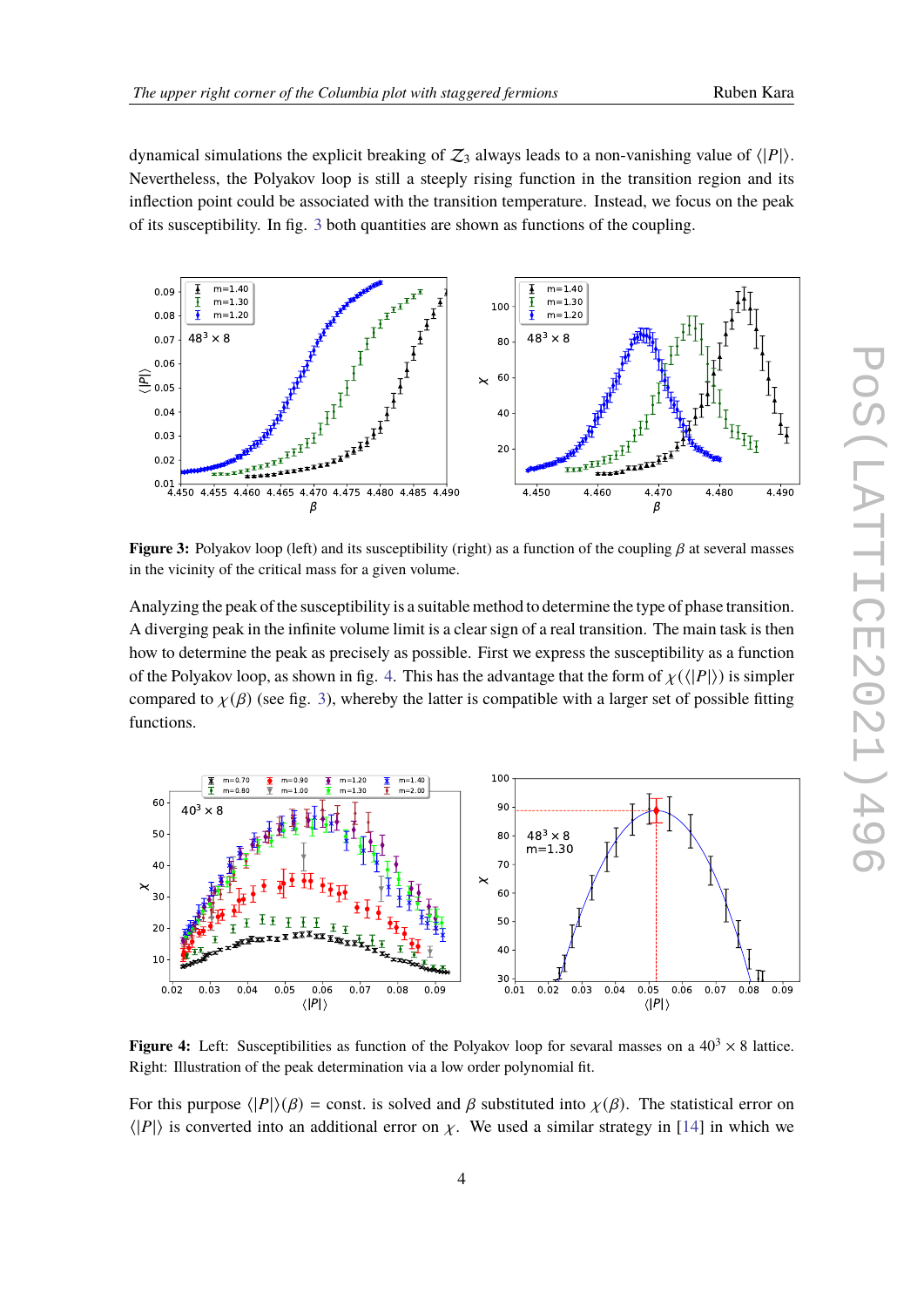expressed the chiral susceptibility as a function of the chiral condensate. In the left panel of fig. [4](#page-3-1) we can observe that the peak is only weakly mass dependent. Its height

grows by increasing the quark masses, but this tendency gets weaker for the higher masses.

## **3.** Volume scaling of  $\chi_{\text{max}}$

In the case of a first order phase transition the maximum of the susceptibility  $\chi_{\text{max}}$  diverges linearly with the physical volume. For a second order phase transition this behavior is accompanied by a critical exponent. In contrast to that, an analytic crossover shows a finite value of  $\chi_{\text{max}}$  in the infinite volume limit. In fig. [5](#page-4-0) we present the inverse physical volume  $1/(LT_c)^3$  scaling of the inverse peak for some values of  $m$ .



<span id="page-4-0"></span>**Figure 5:** Inverse susceptibility peak as a function of the inverse physical volume for  $m = 0.90, 1.10, 1.30$ .

For  $m = 0.90$  the inverse susceptibility peak takes a finite and non-vanishing value in the infinite volume limit, which is a clear sign that the system is in the crossover region. By increasing the mass the system seems to get more and more critical, since  $\chi_{\text{max}}^{-1}$  tends to vanish for  $(LT_c)^3 \to \infty$ , but not strictly linearly.

To investigate the systematics of the analysis, we initially extract the infinite volume limit via a linear fit or via a linear fit with an "effective exponent", defined as

<span id="page-4-1"></span>
$$
\chi^{-1}(LT_c) = a + b \cdot \left(\frac{1}{LT_c^3}\right)^c,\tag{2}
$$

where  $a, b, c$  are fitting parameters.

### **4. Determination of the critical mass**

In the case of a second order phase transition,  $\chi_{\text{max}}^{-1}$  follows a power law near the transition. Thus, we expect the inverse susceptibility peak to vanish in the infinite volume limit according to a power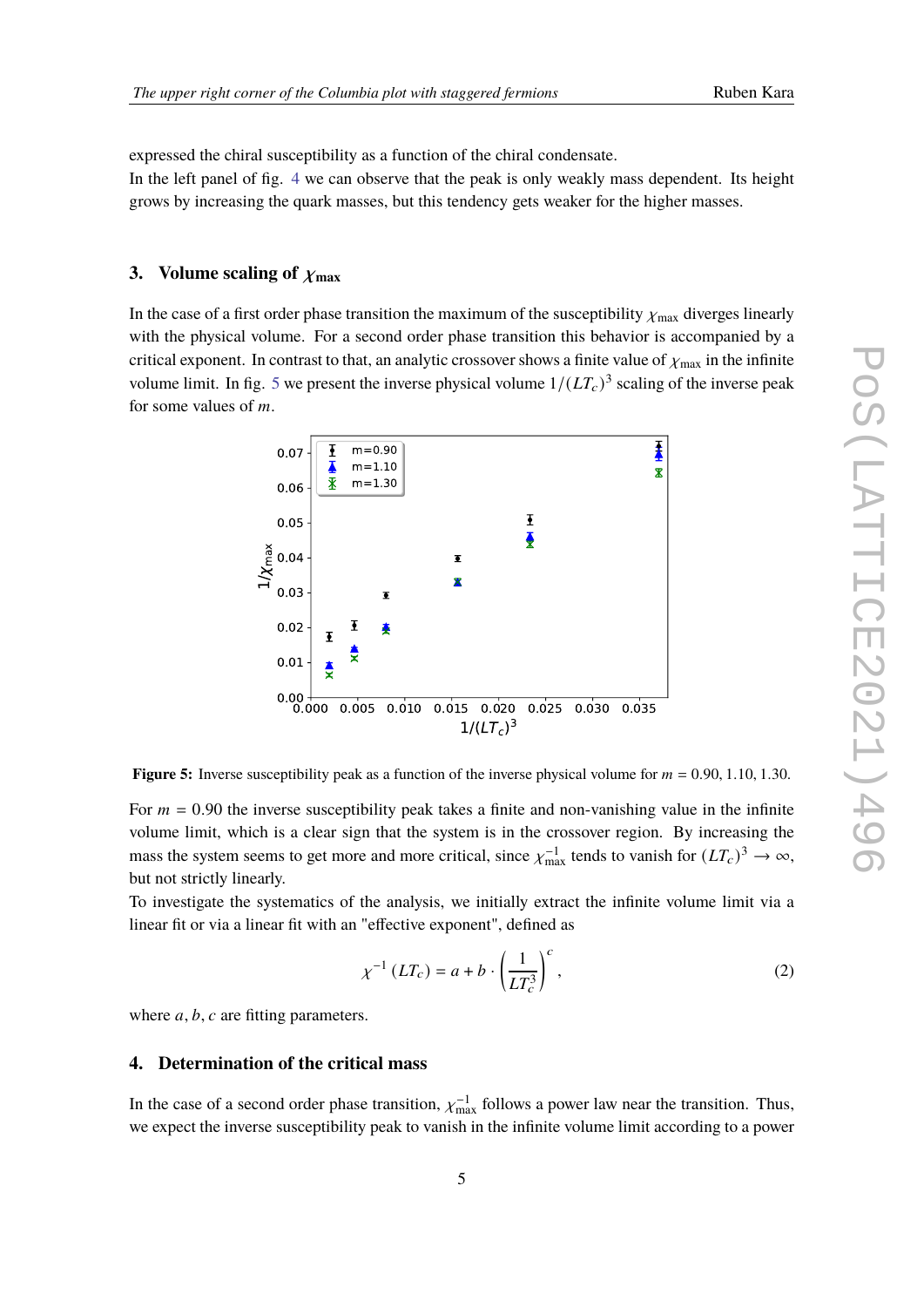law, in which the quark mass represents the symmetry breaking field. The specific power is given by the Ising critical exponent  $\gamma$ . We therefore calculate the critical mass  $m_c$  through a fit via

$$
\chi_{\text{max}}^{-1} (LT_c \to \infty) = A \cdot (m_c - m)^\gamma,
$$
\n(3)

with A and  $m_c$  as fitting parameters and  $\gamma = 1.2373$  [\[15\]](#page-6-12).



<span id="page-5-0"></span>**Figure 6:** Inverse susceptibility peak in the infinite volume limit as a function of the quark mass. Left: Infinite volume limit calculated via linear fits for  $m = 0.9, 1.0, 1.1$  and  $m = 1.2, 1.3$  via linear fits with effective exponent.

Right: Infinite volume limit calculated via linear fits with effective exponent.

The results of the fits to  $\chi_{\rm max}^{-1}$  are shown in fig. [6.](#page-5-0) For each mass the infinite volume limit was taken via eq. [\(2\)](#page-4-1). In the left panel, however, we fix the effective exponent  $c = 1$  for the smallest three masses  $m = 0.9, 1.0, 1.1$ . From these two analyses we obtain two critical masses  $am_c = 1.28(1)$ (left panel) and  $am_c = 1.31(1)$  (right panel).

The critical masses in fig. [6](#page-5-0) are given in lattice units. To relate them to physical quantities, we calculate the pseudoscalar mass  $m_{PS}$  and the scale parameter  $w_0$  [\[16\]](#page-6-13). Therefore we construct dimensionless quantities with the critical temperature  $T_c$  and obtain  $m_{PS}/T_c = 19.1(1)$  and  $w_0 T_c =$ 0.2507(2) for  $m_c = 1.28(1)$ .

#### **Acknowledgements**

A.P. is supported by the János Bolyai Research Scholarship of the Hungarian Academy of Sciences and by the UNKP-21-5 New National Excellence Program of the Ministry of Innovation and Technology. The authors gratefully acknowledge the Gauss Centre for Supercomputing e.V. (www.gauss-centre.eu) for funding this project by providing computing time on the GCS Supercomputer JUWELS and JURECA/Booster at Jülich Supercomputing Centre (JSC). Parts of the computations were performed on the QPACE3 system, funded by the DFG.